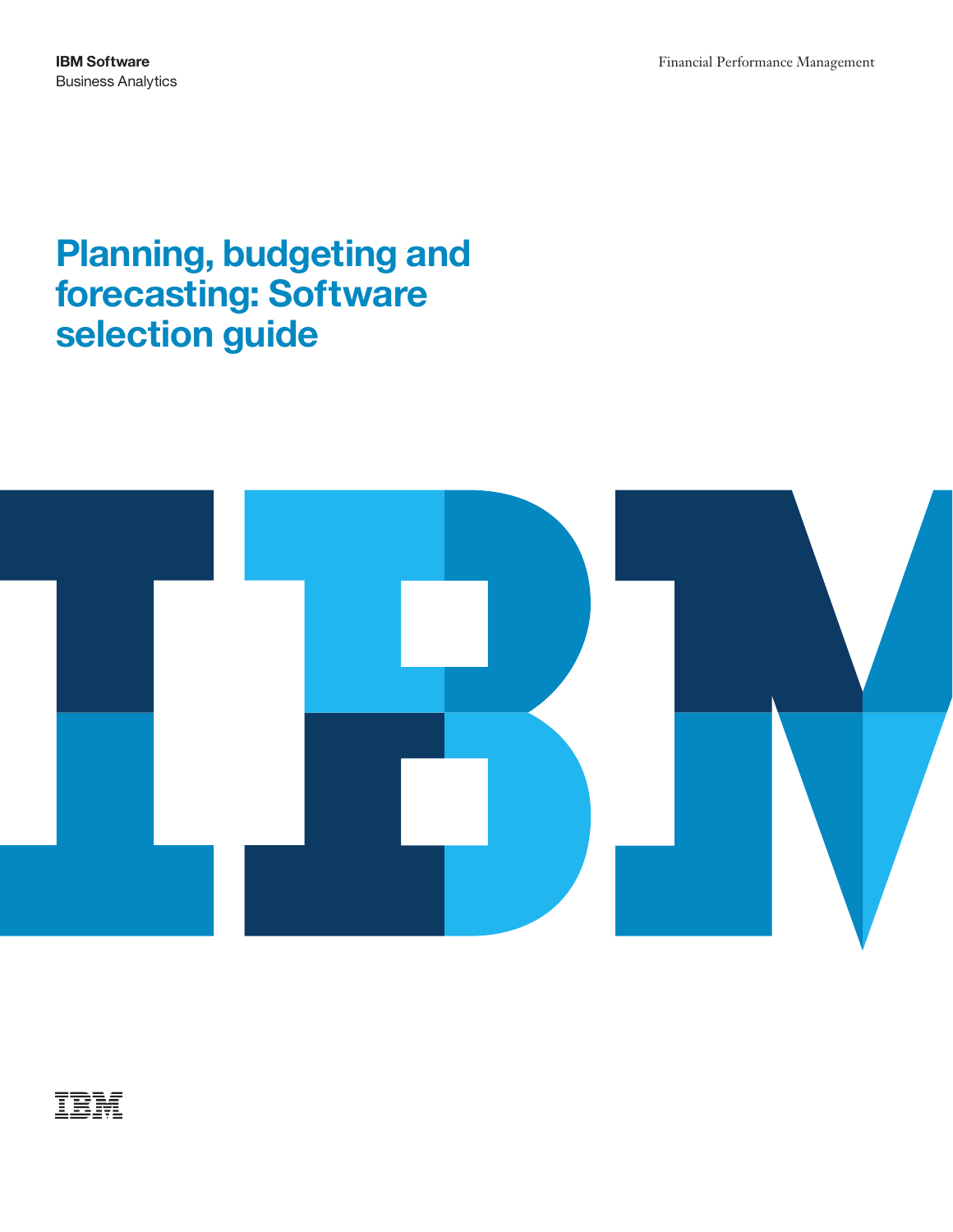#### **Contents**

- **2** Abstract
- **2** Overview
- **3** Business Problems
- **4** Origins of planning challenges
- **4** Business drivers
- **8** The Solution
- **10 Planning Software Selection Matrix**
- **12** Conclusion

#### Abstract

This paper addresses the challenges of planning, budgeting and forecasting in a spreadsheet environment and highlights the advantages of using a software solution designed specifically for dynamic planning. The business challenges and drivers are discussed, including organizational and technological best practices to follow. A Planning Software Selection Matrix is included to assist decision makers in selecting the most appropriate planning software for their specific business processes and needs.

#### **Overview**

 The planning process — planning, budgeting, forecasting and reporting — presents a formidable challenge to many planning — and especially the annual budget process — is companies, regardless of size or industry. Planning is a crucial component of performance management that contributes greatly to a company's overall success or failure, especially in these mercurial economic times. Despite its importance, often seen as burdensome and time-consuming. This attitude is so widespread that 60 percent of CFOs surveyed in the *2010 IBM Global CFO Study* plan to make major changes to their critical finance practices and processes.<sup>1</sup> Yet forward-thinking organizations see that when planning is dynamic and company-wide, it offers enormous opportunities.

Leading companies address planning obstacles directly and take steps to improve their processes. They take advantage of new technologies and employ well-established planning and forecasting best practices. When they do so, they are quickly rewarded with more accurate plans, more timely re-forecasts and more effective decision-making. Overall, these tools and practices save time, reduce errors, promote collaboration and foster a disciplined financial management culture that delivers true competitive advantage, often accompanied by a leading or stable market position.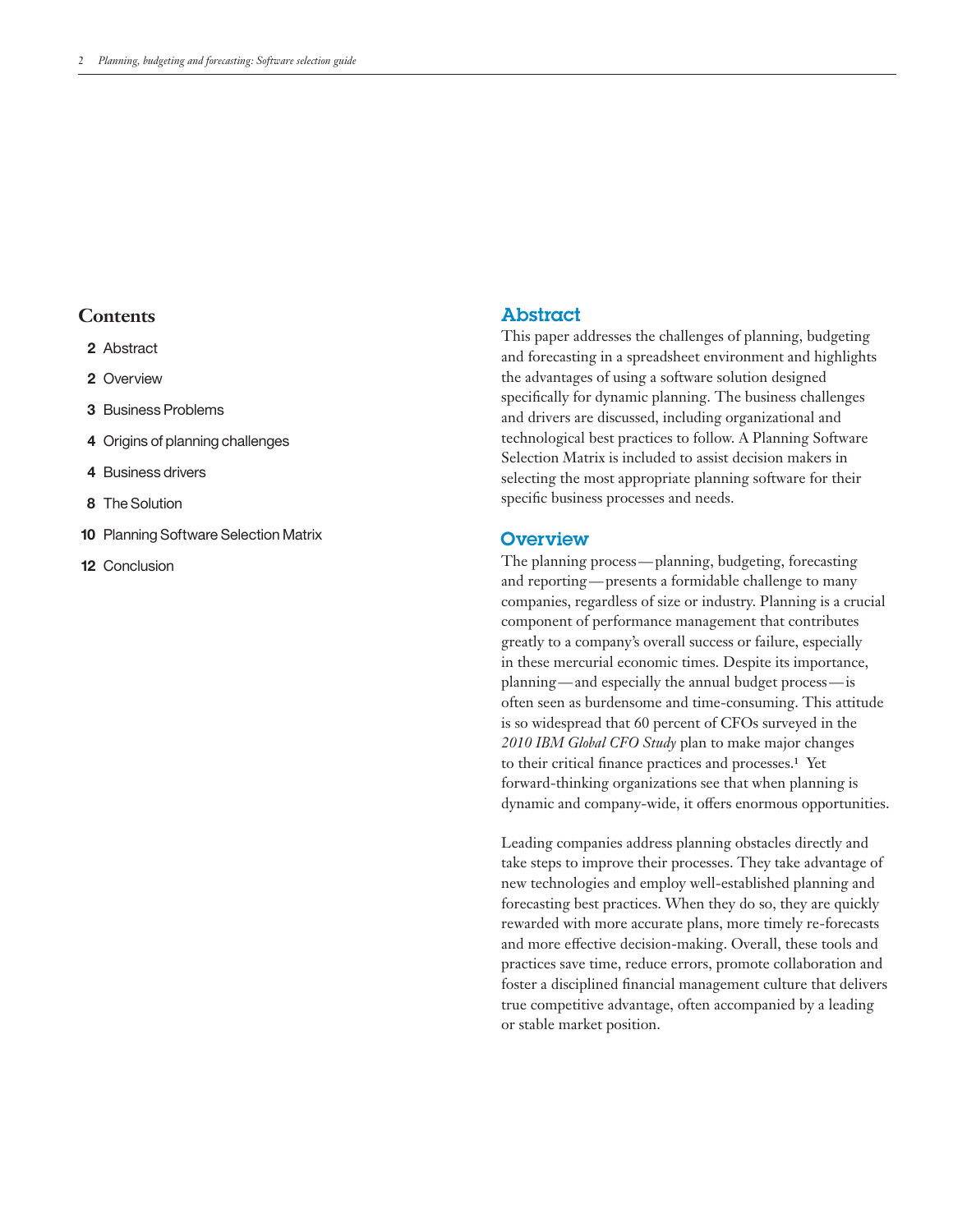Specifically, such companies are able to:

- • Consistently deliver timely, reliable plans and forecasts, along with contingency plans.
- Analyze situations where performance begins to deviate from plans and promptly take corrective action.
- Strengthen the link between strategic objectives and operational and financial plans.
- Improve communication and collaboration among all contributors.
- • Enhance strategic decision-making, enabling leaders to quickly identify, analyze and forecast the impact of changes as they occur.

The goal of this guide is to help organizations take the first step toward improved budgeting, planning and forecasting. The guide outlines a systematic approach to software evaluation and selection that aligns best practices and leadingedge technology with planning activities. Readers will be asked to review their own planning process, identify challenges, define stakeholder requirements and match emerging criteria with software features and functions.

# Planning challenges and process problems

Corporate decision-makers often voice similar complaints about traditional planning, budgeting and forecasting.

- • Low-value activities take up the greatest portion of time.
- Plans are quickly out of date.
- • Forecasts and reports are too infrequent.
- Insight into causes is insufficient—and leads to shadow systems.
- Planning participation is too limited.
- • Existing applications and spreadsheets are inflexible and do not support a dynamic environment.

#### **Comprehensive scenario planning delivers at least three advantages:**

- It enables an organization to avoid potential catastrophes altogether.
- It sensitizes management to what might occur and, as a result, can help management identify both problems and opportunities earlier than it might have, had it not conducted scenario planning.
- It spurs organizations to think through "what we would do if" and to create plans that can be rapidly implemented if a scenario actually comes to fruition.

Steve Player and Steve Morlidge, *Five Advanced Practices for More Robust Forecasting*, The Beyond Budgeting Roundtable, 2010.

For managers outside of Finance, planning can appear to be little more than a periodic invasion of their time which produces minimal benefit. Managers can feel besieged by demands for detailed information and develop their own methods or solutions to analytics and plans. They can also feel constant pressure to do more with less, while still being expected to deliver results.

But these inconveniences are minor when compared with the missed opportunities that can result from inflexible and inadequate planning and forecasting, particularly in times of economic volatility. A well-connected, dynamic planning and forecasting "nervous system" should be aligned with operations and should support high participation throughout the organization. Such a system enables management to engage in aggressive, creative activity, to develop intelligent contingency plans, and to significantly improve resource reallocation to meet changing business conditions.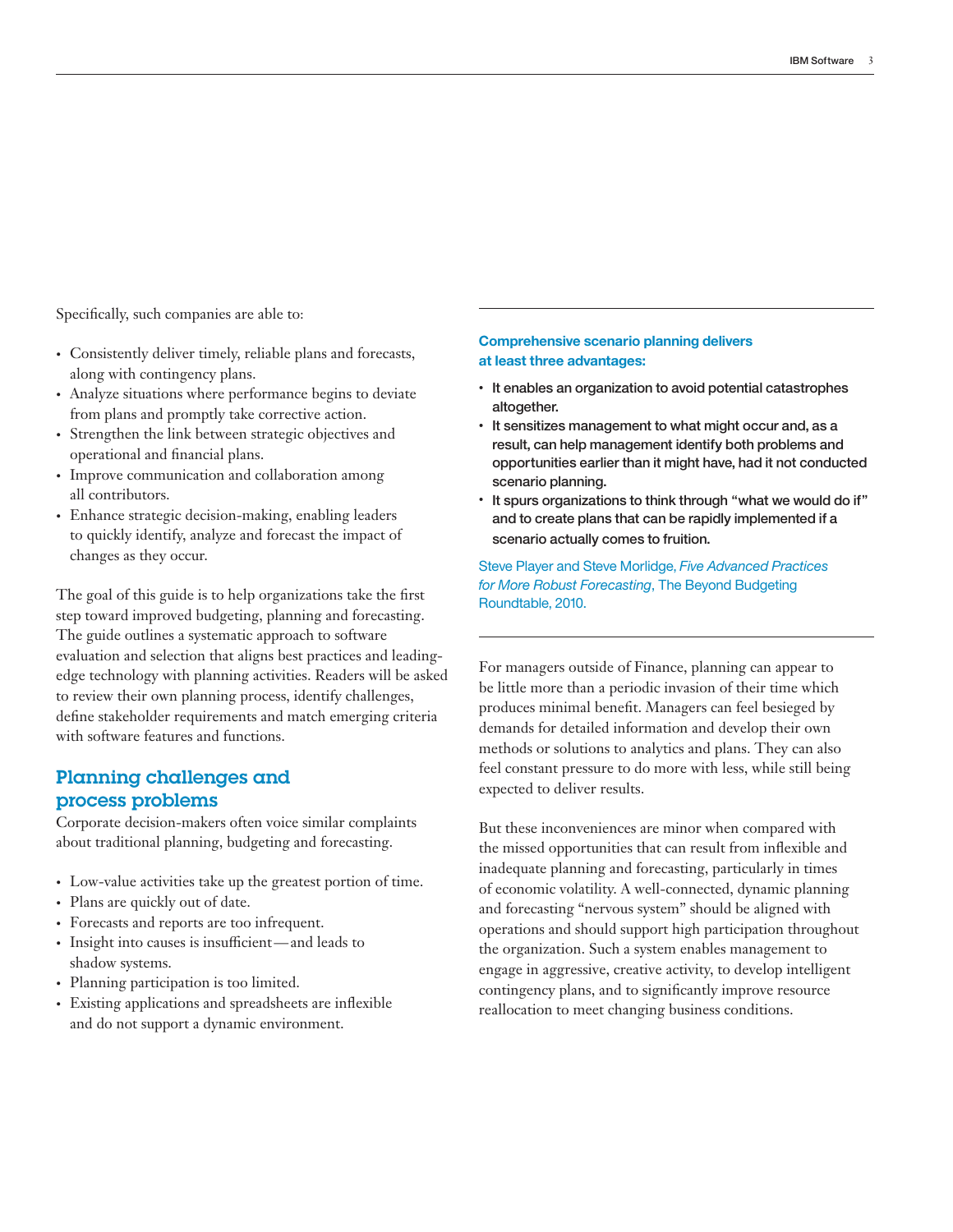#### Origins of planning challenges

 staff hours — an inexpensive approach in software terms, but Over the last fifteen years or so, companies have devoted considerable resources to implementing enterprise resource planning (ERP) systems. Yet most planning is still performed using spreadsheets, electronic mail and countless ever so costly in the long run because spreadsheets are not designed to effectively support organization-wide planning and forecasting processes. Some planning systems themselves can impede business responsiveness. Inhibitors are numerous:

- • Business rules (formulas) are mixed with data and prone to corruption.
- Files must be exchanged frequently among users, but cross-company teams cannot work together easily.
- Presenting or analyzing data from different perspectives is difficult.
- • Data aggregation is complicated and time-consuming.
- • The business model is not represented well, if at all.
- • Complex calculations, multidimensional analysis and reporting are impossible.

#### Supporting best practices

It is vital that planning software supports accepted best practices in order to enhance timeliness, information reliability and participation by key people throughout the organization. A best-practice approach requires that planners employ several key strategies and tactics.

#### Align strategic and operating plans

Within the "excellent financial management equals excellent business management" culture, the ongoing alignment of strategic and operating plans is vital. Because of their responsibility to engage department managers in the planning process, finance professionals must clearly communicate corporate strategic plans to those who run the business from day to day. The importance of this type of alignment is demonstrated by the fact that 70 percent of CFOs are now taking a more prominent role in decision-making, beyond the traditional role of finance.²

 targets and — in turn — into specific departmental plans and Finance can help translate strategic goals into financial related revenue and expense drivers, such as headcount and equipment. By translating strategic goals into operational plans, and by tracking and measuring performance against plan, leading companies are better able to meet or exceed their objectives.

*70 percent of CFOs are now taking a more prominent role in decision-making, beyond the traditional role of finance.*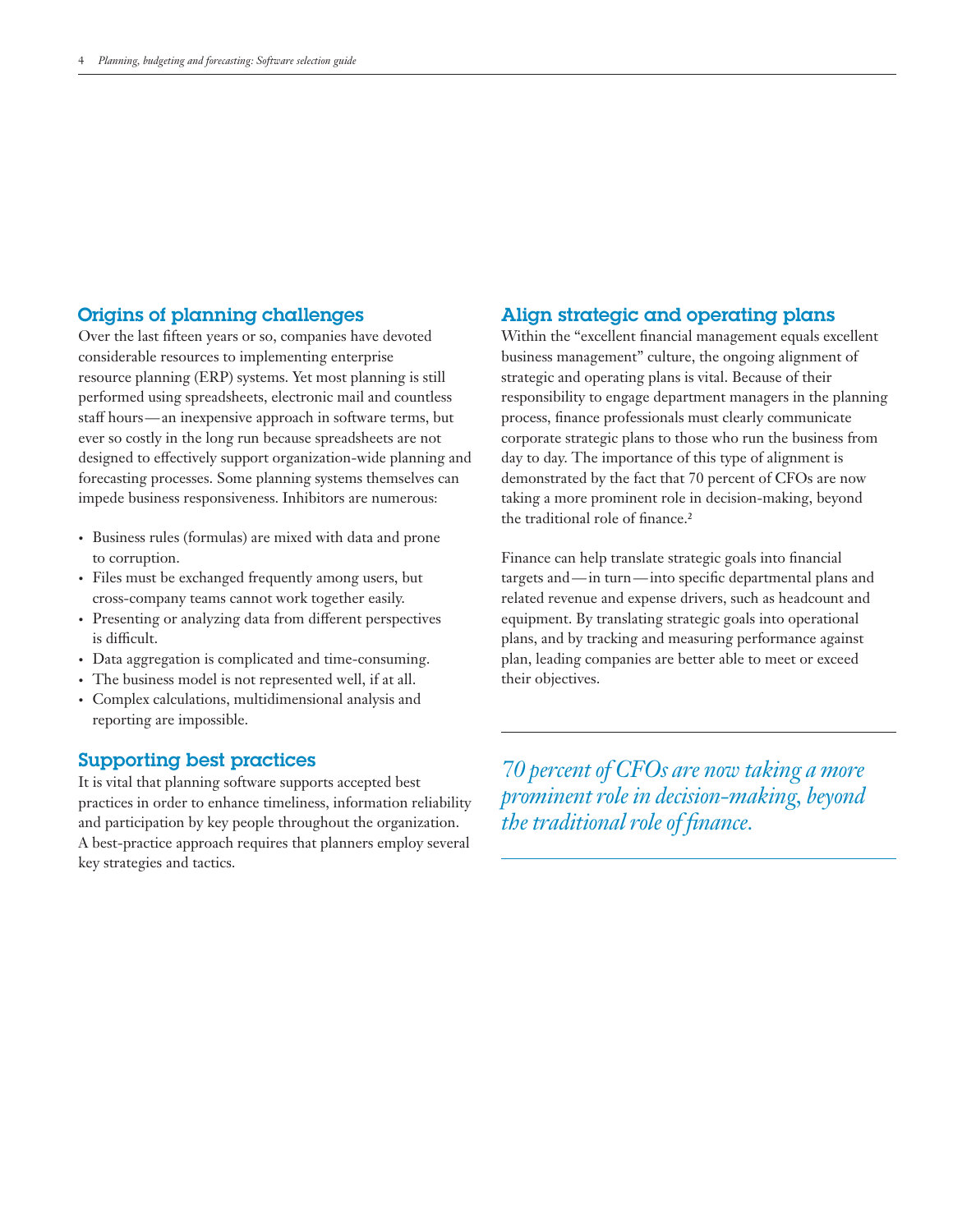#### Start at the top—and at the bottom

An important ingredient of successful budgeting and forecasting is the ability to align top-down financial targets with bottom-up plans. Some companies establish top-down targets and then turn the annual budgeting process over to Finance along with a mandate to meet those numbers. Other companies require detailed bottom-up plans, and then plug in the total company numbers at the top so that the plan meets strategic targets. Neither of these approaches reflects a realistic commitment to planning excellence.

Leading companies provide initial guidance from senior management's top-down perspective on strategic goals, objectives and expectations. Then, employees and line-ofbusiness managers build a plan from the bottom up, indicating how they intend to meet the established goals. This process requires frequent iterations for the top-down and bottom-up activities to meet and reconcile.

The result is a plan that is supported by:

- Line of business managers because they helped create it and will be rewarded for meeting it.
- • Senior management, because operational goals are aligned with strategic goals.
- • Finance, because they added value to a productive, collaborative effort, rather than demanding participation in a budget process that some see as a mere exercise.

#### Model business drivers

A first-rate plan or forecast is based on a model with formulas that are tied to fundamental business drivers. Simply importing and manipulating past actuals does not reflect underlying operational causes and financial effects in a business. Building driver-based models into plans ensures consistency across

functions and promotes planning coordination among functions. For example, by understanding the sales trends and profitability related to particular household products that may fly off the shelves during an otherwise slow period, a retailer can balance product mix, marketing, inventory and sales expenses to optimize profits. Finance can provide the operations managers with a useful model that includes information about past actuals and current inventory levels and marketing promotions as well as formulas driven by assumptions.

 it saves them time by providing a solid, factual baseline — a Support from Finance does not infringe on department managers' responsibility for creating their own plans. Instead, starting point that contains important information about their departments' relationships with other functions. Managers can then make adjustments to this baseline to reflect the latest business conditions. This approach also encourages collaboration across functions.

 *baseline—a starting point that contains Support from Finance does not infringe on department managers' responsibility for creating their own plans. Instead, it saves them time by providing a solid, factual important information about their departments' relationships to other functions.*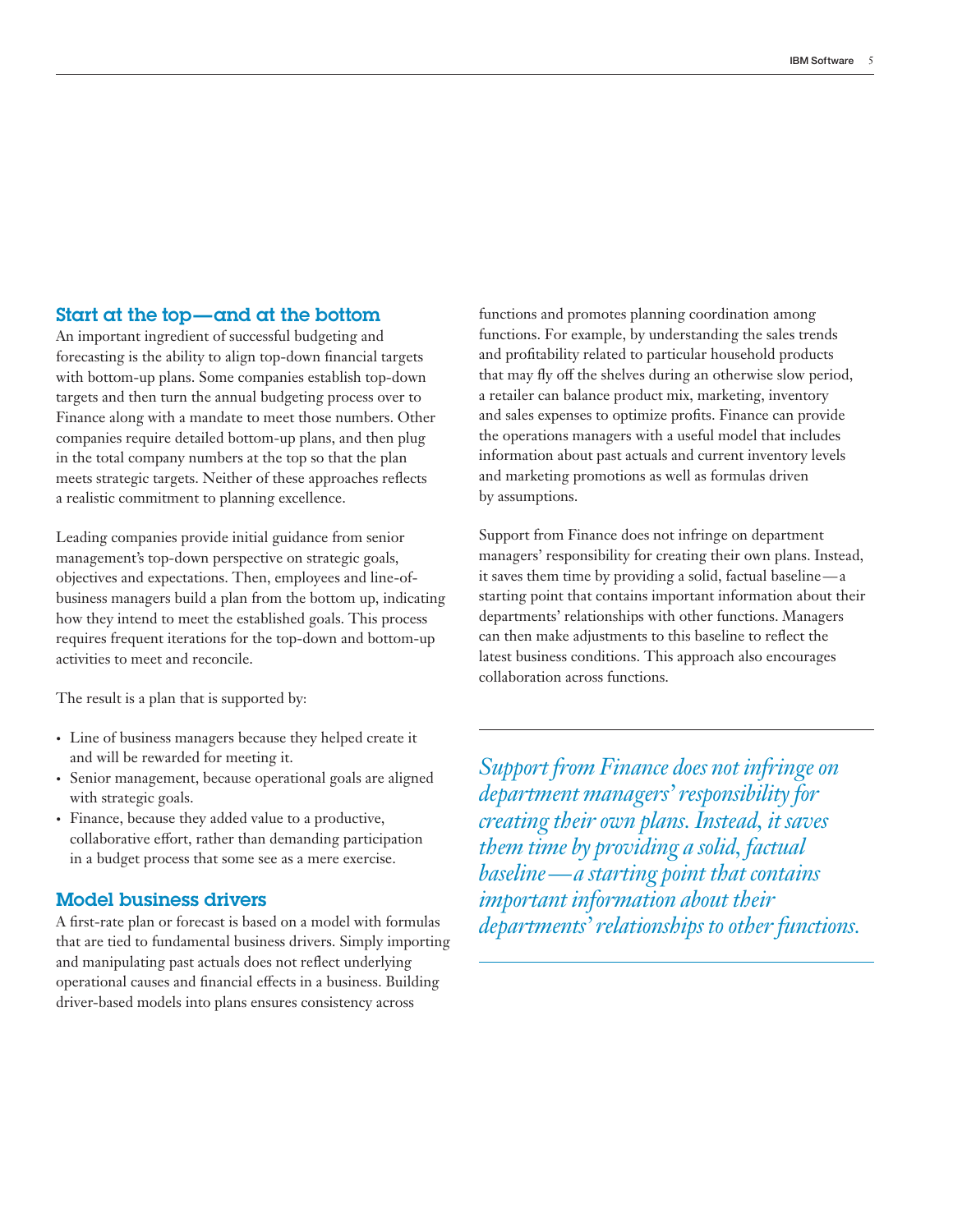#### Drive collaboration between functions

Not only should strategic and operating plans be aligned, but plans that affect multiple functional areas should be coordinated. Best practices include the direct involvement of line-of-business managers along with a collaborative approach to planning and forecasting.

In addition to understanding broad strategic goals, department managers must also know what other departments are planning. For example, in a company that is planning a major new product rollout, manufacturing needs to ramp up production, marketing needs to increase advertising and the sales organization may need to add new headcount. But the marketing plan should also include training programs to familiarize the sales representatives with the new product. The facilities department may need to plan for new headcount, equipment, warehouse space for product inventory and so on. Such collaborative planning can be accomplished through an iterative process that lets managers forecast and share alternative scenarios and contingency plans, which are essential, given today's economic uncertainties. Finance also plays a key role in facilitating the coordination of plans across the company and helps ensure that operational tactics are aligned with financial targets throughout the organization.

#### Frequent re -forecasting

In this challenging global economic environment, with multiple market pressures, forecasting may be needed monthly or even bi-weekly. Continuous re-forecasting helps managers answer critical questions such as, "What did we expect?" "How are we doing against our plan?" and, even more important, "How should we adapt our plans going forward?"

 projections — all in a matter of hours or days rather than in For example, if revenue forecasts are below targets, a bank or financial services company may need to recalibrate products or services to attract new customers or keep current customers from leaving. With a model-based approach to forecasting, marketing can perform what-if analysis to test new product or service initiatives, examining impact by customer and customer segment. In turn, these scenarios can be evaluated by bank sales team members to adjust their sales strategy, such as maximizing time spent with the most profitable customers. Updates to plans feed directly to Finance, which then turns the marketing and sales projections into net revenue weeks or months, when remedial action may be too late.

#### Rolling forecasts

A company that runs rolling forecasts is always looking forward to the immediate or near-term future. For such companies, business does not end on December 31 and restart on January 1. The forecast time frame should extend out two to eight quarters, depending on business volatility. Additionally, the forecast should reflect the input of all business units, not just Finance. "The process goal is coordination of the different parts of the organization using the latest available estimates of what may likely occur," according to Steve Player, Program Director of The Beyond Budgeting Roundtable.<sup>3</sup> "Action plans to correct negative trends or to exploit positive developments can be included with discussion of their likelihood of success. These plans can be made dynamic, based on the movement of leading indicators." 4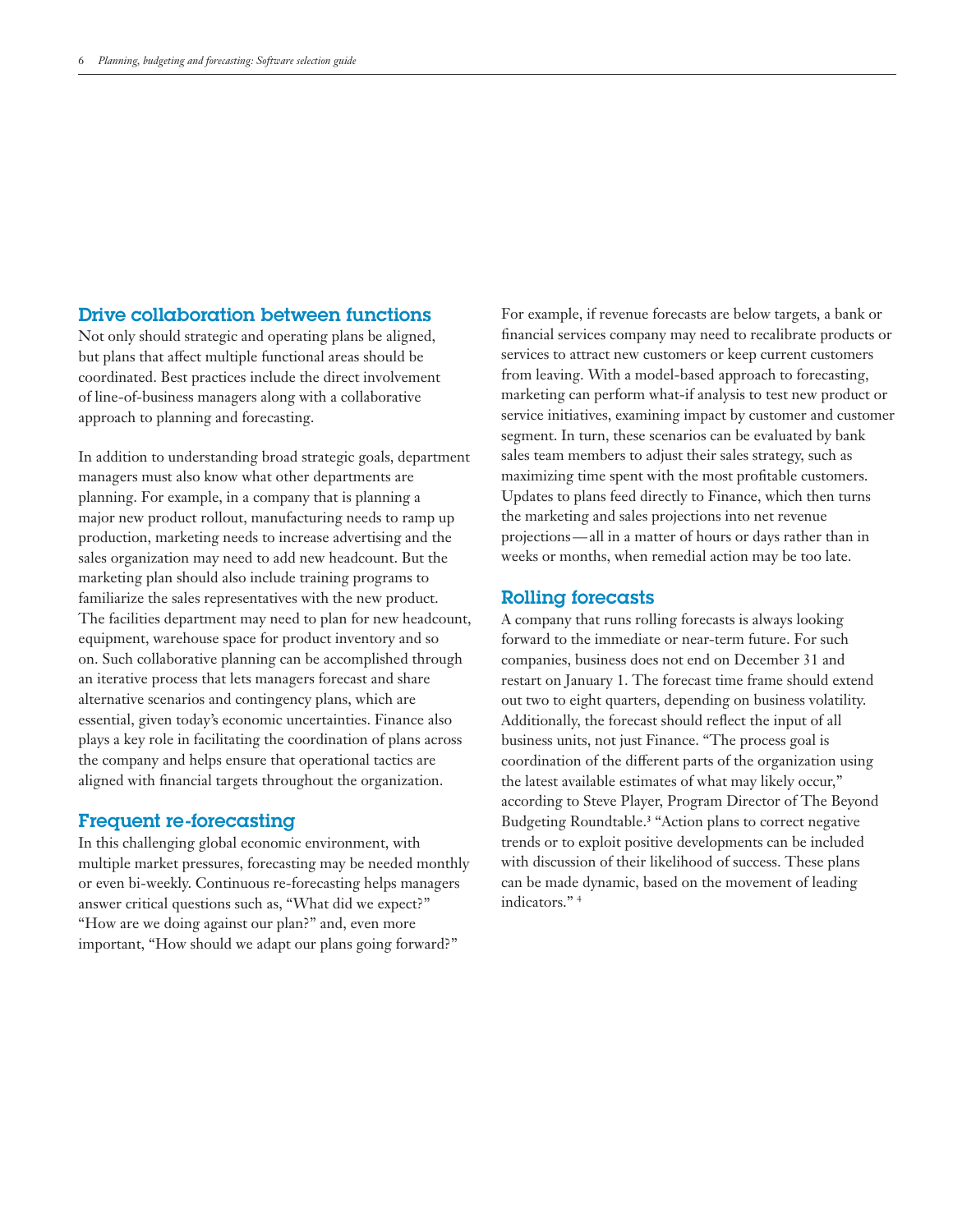

"Moving from the behavior of annual financial activities into a more dynamic environment, companies are increasingly adopting the rolling forecast, such as a five-quarter forecast. In many cases, rolling forecasts are updated quarterly or monthly, facilitating reduced cycle time with more rapid reaction, realignment and readiness throughout the organization."

Steve Player and Steve Morlidge, Business Forecasting: *Six Design Principles for Healthier Forecasts*, The Beyond Budgeting Roundtable, 2010.

Planning should be an ongoing process with frequent opportunities for managers to view the company's latest internal and external performance data. Contributors should be able to test new plans or alter existing plans based on new information coming from various sources, including other managers, monthly actuals, top-down target revisions, and leading market indicators such as customer inquiries, sales

pipeline information and external market data. Finance should be able to quickly consolidate plan data from all areas of the company and distribute new information immediately. Such a process will facilitate more informed decision-making in such areas as pricing, product family, channel mix, capital allocations and organizational changes.

*"Action plans to correct negative trends or to exploit positive developments can be included with discussion of their likelihood of success. These plans can be made dynamic based on the movement of leading indicators."* 

– Steve Player, Program Director, The Beyond Budgeting Roundtable

# on —reduce what isn't Manage content that you can act

A focus on content that can be acted on in planning frees managers from unnecessary detail, enabling them to produce better plans. While supporting detail can provide an audit trail and insight into managers' thinking, more detail does not necessarily make a better plan. Managing material content requires attention to information that has real and significant impact on expenses, revenues, capital or cash flow.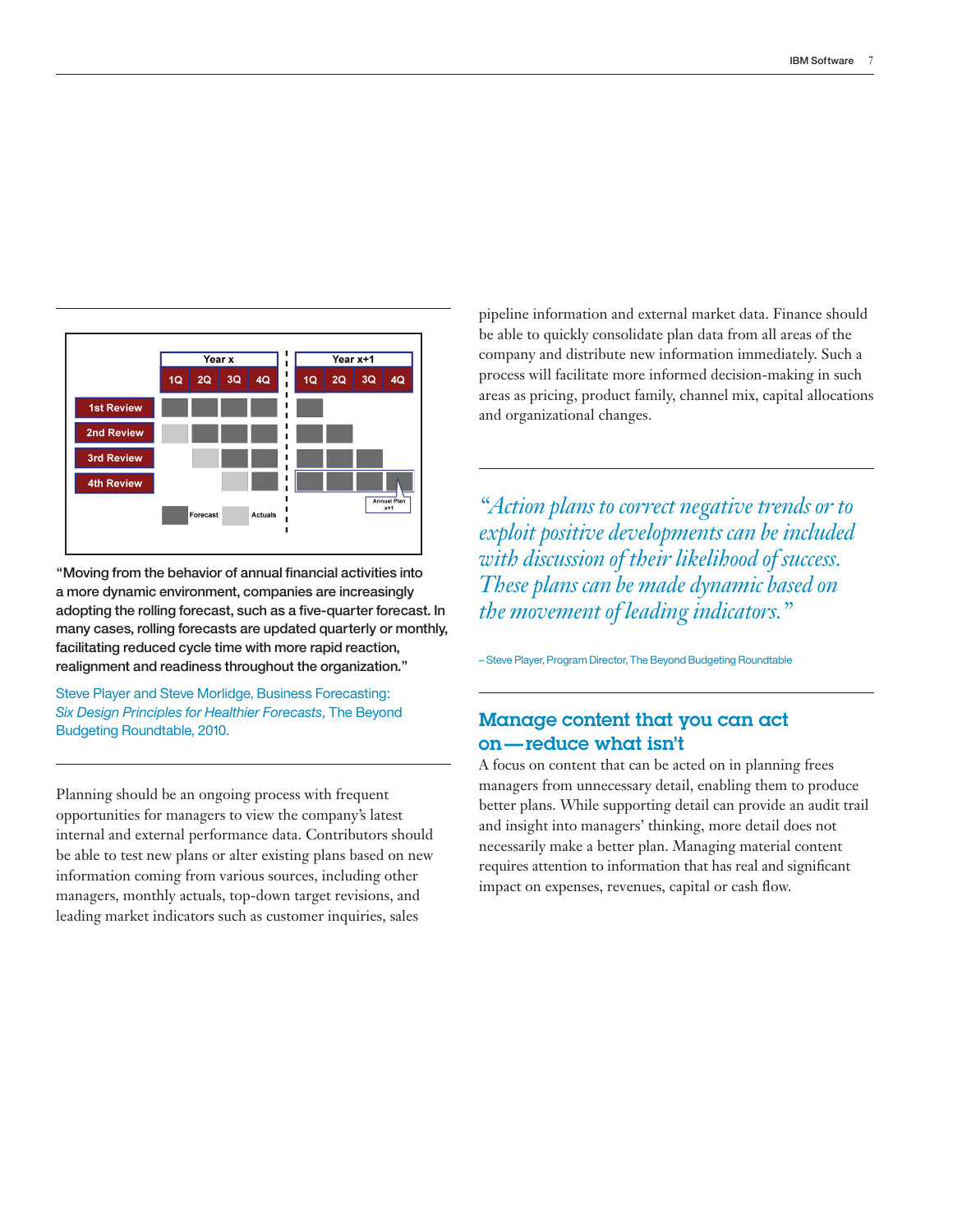Content management helps a company:

- *• Avoid false precision*. A complex model might not be any more precise than a simpler model. More detail and intricate calculations can lure managers into the trap of thinking their plan is more accurate.
- *Monitor volatile* not stable accounts. Efforts are best spent on fluid expenses such as headcount and compensation.
- *• Aggregate accounts*. A forecast does not need to reflect the same level of detail as that in the general ledger. Even if the general ledger has 15 different travel accounts, managers can often plan adequately using just one account.

#### Timeliness and reliability

 before it is even published — and plans based on stale data Many companies have an inefficient and inflexible planning process at the center of which is the annual budget. Timeconsuming distribution and consolidation processes practically guarantee that plan data will be out of date and irrelevant and assumptions are of little or no value. World-class organizations shorten their planning cycles by implementing the best practices described here. They also use technology to successfully manage budget consolidation and aggregations on demand. Technology is particularly effective in improving timeliness and reliability in plan consolidations. In particular, plan consolidation on demand eliminates the necessity of processing results manually and enables a smoother, more consistent, more accurate planning process. Variance reports delivered within two to four days after the period close allow managers to immediately evaluate their performance against plan and effectively adjust their business activities.

At an operational level, this type of planning is less costly and produces more accurate results than the processes followed by most companies today. At a strategic level, timely and reliable financial plans provide more credible guidance to stakeholders and enable faster, better-informed business decisions.

#### Best-practices templates

The use of pre-built, best-practice templates or planning models can help organizations reduce implementation risk and accelerate time to business value. Best-practice templates for activities such as expense management, resource planning, capital planning, profitability analysis and integrated financial reporting are available from software vendors for a wide range of functional areas and industries. With best-practice templates, companies can build models faster and establish dynamic connections that keep strategic objectives, operational plans, people and initiatives in sync as business conditions change. Executives can quickly see the impact of changes in operational plans on corporate financials. Functional and business-unit managers can quickly adjust resource allocations to support corporate objectives. And corporate guidelines and policies are more consistently communicated and applied throughout the business.

#### Technology supports best practices

 the full cycle of planning processes —analytics, modeling, contributing and reporting — on a common planning platform Leading companies have recognized that spreadsheet-based planning impedes implementation of planning and forecasting best practices. They have moved to solutions that address with lean infrastructure requirements, which enables them to plan and re-plan quickly, using the same or fewer resources.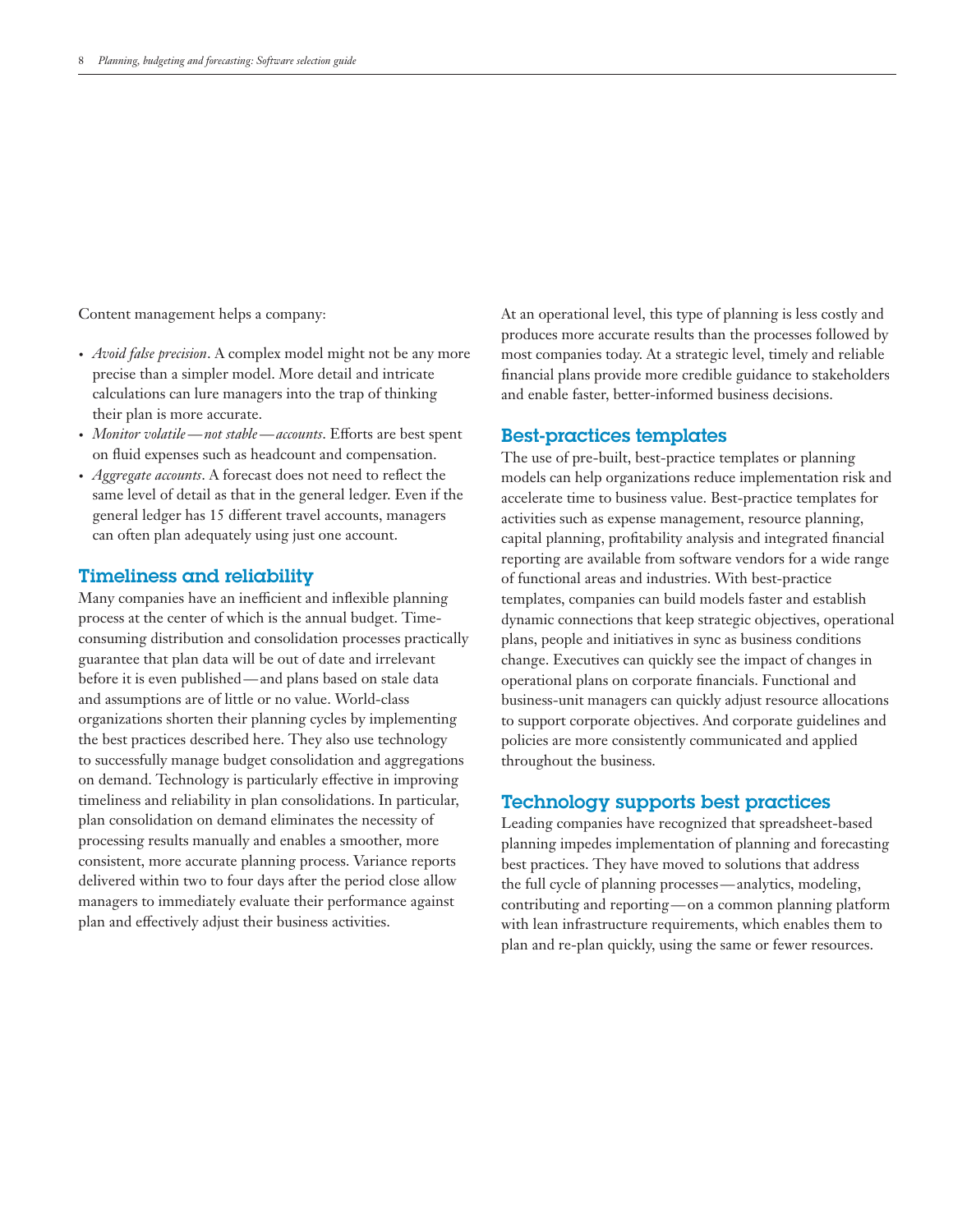Streamlining the planning process demands technological tools capable of supporting a faster, more flexible and adaptive approach. By using an on-demand, dedicated planning, budgeting and forecasting solution that is delivered over the web, organizations can readily implement best practices.

When evaluating and selecting planning, budgeting and forecasting software, leading organizations look for solutions that meet these top-level requirements:

- *Adaptive*. The ability to rapidly change models based on input and prototypes from business units and to frequently re-forecast enables companies to respond to business changes as often as necessary.
- *• Timely.* Information is always current because departmental users contribute directly to a central planning database. Consolidations and rollups are done automatically, so deadlines are met more easily.
- *• Integrated.* Planning, analysis, workflow, and reporting reside on one common platform. Managers do not need to maintain "shadow" planning systems.
- *• Collaborative.* Web-based, distributed planning enables participation anytime, anywhere with a secure connection.
- *• Led by Finance.* Because the Finance office is responsible for planning process development, deployment, reporting and analysis, finance professionals have the best understanding of what is required in terms of software flexibility and ease-ofuse, both in modeling and day-to-day activities.
- *• Efficient.* Finance managers and department managers spend less time managing data and more time managing the business.
- *• Relevant.* Customized views for users increase adoption and ownership. Formula capabilities enable modeling of all relevant business drivers.
- *• Accurate.* Plans contain fewer errors because broken links, stale data, improper rollups and missing components are eliminated.

The evaluation of a vendor's product features and support is a complex task. It requires evaluation of the software functionality, its value to the planning process and its ability to support planning best practices. There are also intangible factors such as vendor support, user community connections and commitment to customer success once the sale is complete.

The key is not just evaluating product features, but also evaluating how these features are implemented and by whom. It is important to test any planning solution that will be used by a large number of stakeholders and will play a critical role in organizational performance.

#### Workshop evaluation

A workshop approach can be used to evaluate not only solution features, but also the way a plan is constructed, distributed and reported on. A business process should be defined (such as capital, headcount or expense) as a context for the evaluation of product features and intangible factors such as ease of development, roles, references and customer support.

The following matrix aids the evaluation process by relating best practices to product features. It also helps prioritize features and assess how well they relate to vendor offerings.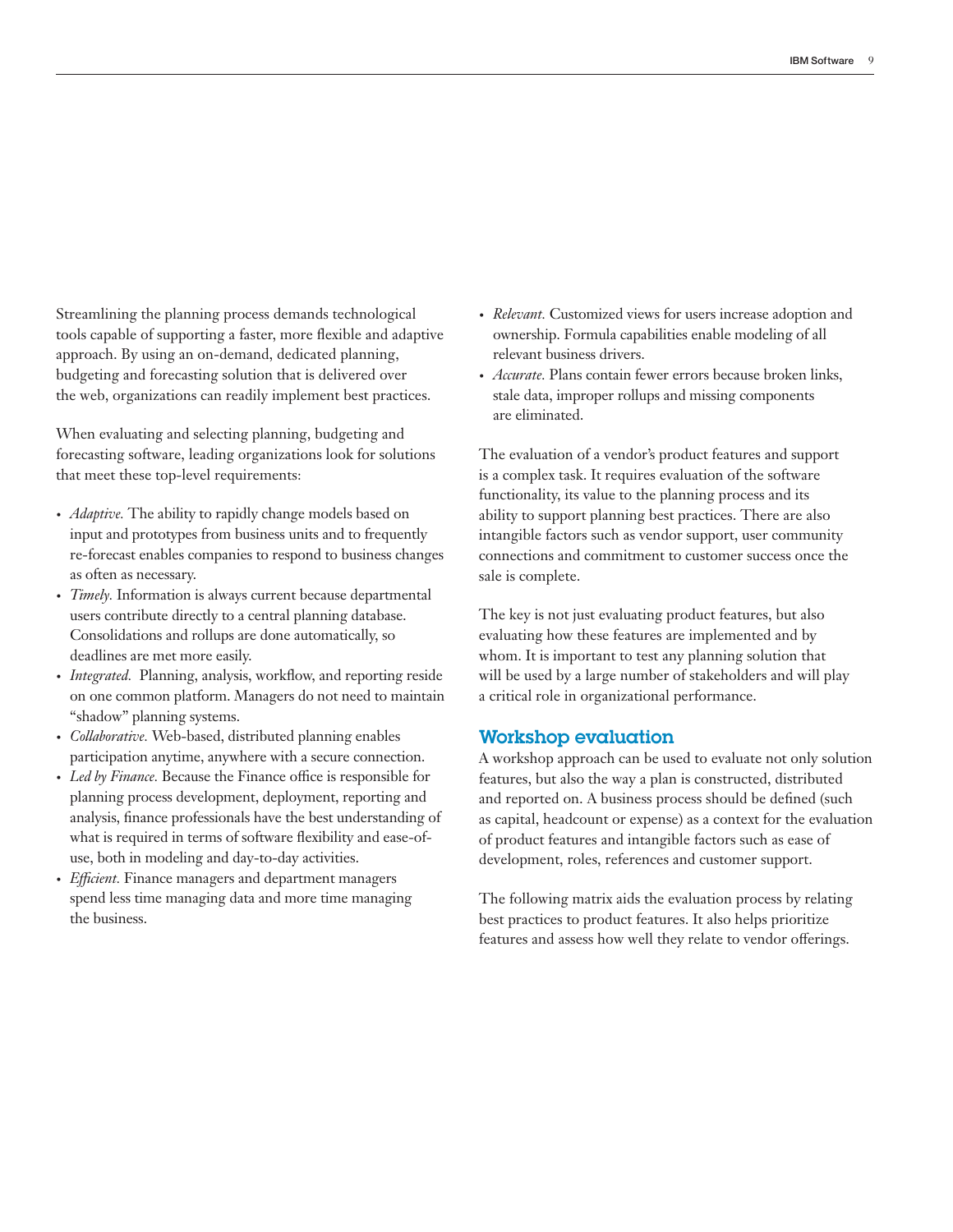# Planning Software Selection Matrix

| <b>Feature Category</b>                                                                                     | <b>Score</b> | Importance/<br>Weight<br>$(1=$ least<br>important,<br>to 5=most<br>important) | <b>Vendor X</b><br>(Weight *<br>Score) | <b>Vendor Y</b><br>(Weight *<br>Score) | <b>Vendor Z</b><br>(Weight *<br>Score) |
|-------------------------------------------------------------------------------------------------------------|--------------|-------------------------------------------------------------------------------|----------------------------------------|----------------------------------------|----------------------------------------|
| <b>Dynamic Planning Blended with Analytics</b>                                                              |              |                                                                               |                                        |                                        |                                        |
| On-demand (in-memory) what-if analysis                                                                      |              |                                                                               |                                        |                                        |                                        |
| Individualized analysis and plan prototypes shared with<br>other planners                                   |              |                                                                               |                                        |                                        |                                        |
| Profitability analytics - linked to plan<br>model - to optimize business performance                        |              |                                                                               |                                        |                                        |                                        |
| On-demand reporting                                                                                         |              |                                                                               |                                        |                                        |                                        |
| Personalized workspace with customized views                                                                |              |                                                                               |                                        |                                        |                                        |
| Integrated analysis through charting                                                                        |              |                                                                               |                                        |                                        |                                        |
| <b>Align Strategy &amp; Operational Plans</b>                                                               |              |                                                                               |                                        |                                        |                                        |
| Module application development                                                                              |              |                                                                               |                                        |                                        |                                        |
| Operational planning aligned with financial planning to<br>improve decision-making via application linking. |              |                                                                               |                                        |                                        |                                        |
| Supports comprehensive planning life cycle, from individual<br>to group to enterprise and back              |              |                                                                               |                                        |                                        |                                        |
| <b>Model Business Drivers/Planning applications</b>                                                         |              |                                                                               |                                        |                                        |                                        |
| Guided modeling w/graphical interface                                                                       |              |                                                                               |                                        |                                        |                                        |
| Driver-based calculations                                                                                   |              |                                                                               |                                        |                                        |                                        |
| Dimension separate from models                                                                              |              |                                                                               |                                        |                                        |                                        |
| Multi-cube development environment                                                                          |              |                                                                               |                                        |                                        |                                        |
| Ease of development by finance/business analysts                                                            |              |                                                                               |                                        |                                        |                                        |
| <b>Manage Content</b>                                                                                       |              |                                                                               |                                        |                                        |                                        |
| Real-time workflow                                                                                          |              |                                                                               |                                        |                                        |                                        |
| Defined user views                                                                                          |              |                                                                               |                                        |                                        |                                        |
| Role-based security                                                                                         |              |                                                                               |                                        |                                        |                                        |
| Web client                                                                                                  |              |                                                                               |                                        |                                        |                                        |
| Personal desktop client                                                                                     |              |                                                                               |                                        |                                        |                                        |
| Microsoft Excel client                                                                                      |              |                                                                               |                                        |                                        |                                        |
| Annotations support                                                                                         |              |                                                                               |                                        |                                        |                                        |
| <b>Supports Timely and Reliable Planning</b>                                                                |              |                                                                               |                                        |                                        |                                        |
| On-demand plan consolidation                                                                                |              |                                                                               |                                        |                                        |                                        |
| Automated data loads between transactional systems                                                          |              |                                                                               |                                        |                                        |                                        |
| Certified connector to ERP                                                                                  |              |                                                                               |                                        |                                        |                                        |
| Standard reporting                                                                                          |              |                                                                               |                                        |                                        |                                        |
| Multi-dimensional analysis                                                                                  |              |                                                                               |                                        |                                        |                                        |
| Dashboarding and scorecarding                                                                               |              |                                                                               |                                        |                                        |                                        |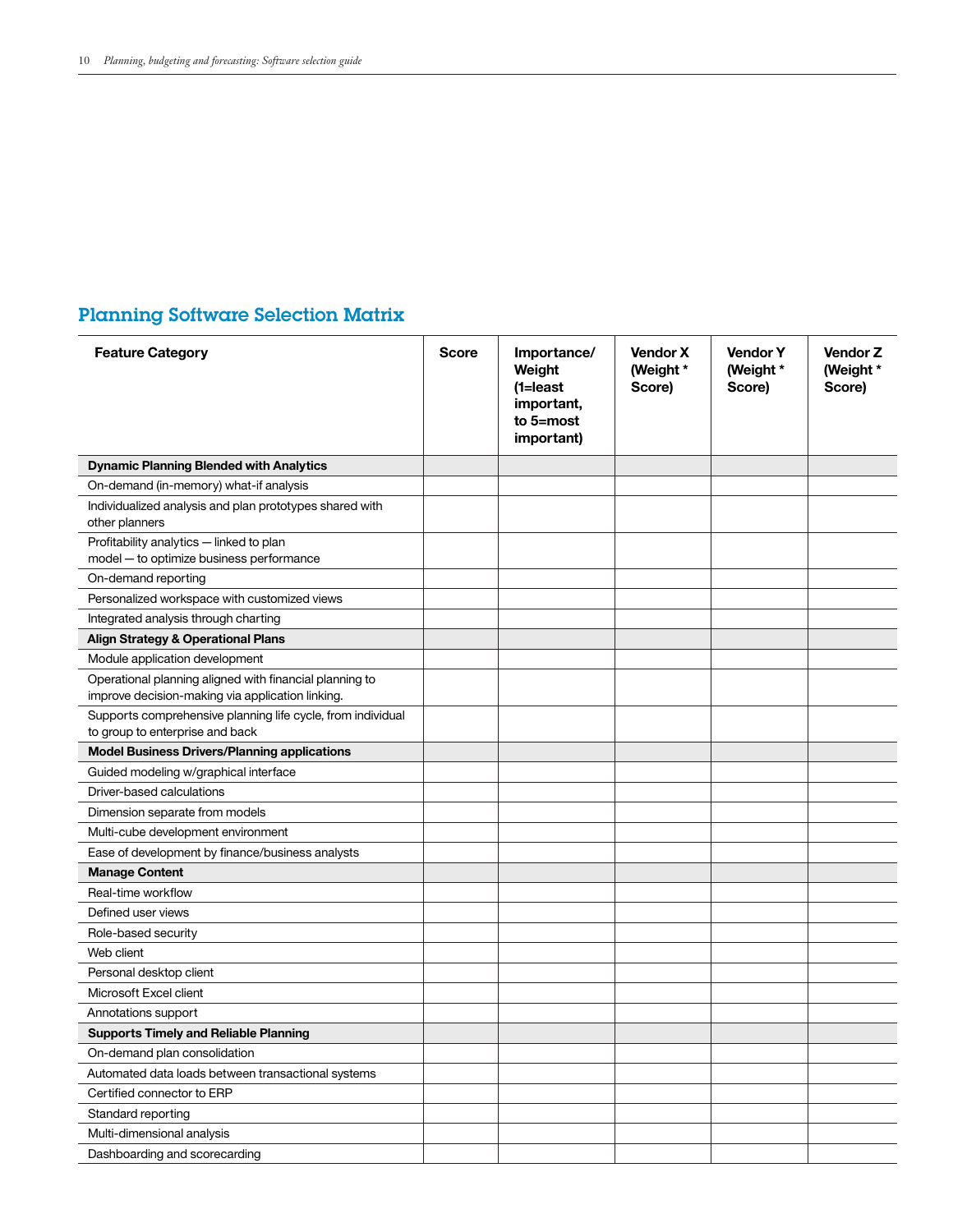| <b>Feature Category</b>                                             | <b>Score</b> | Importance/<br>Weight<br>$(1=least$<br>important,<br>to 5=most<br>important) | <b>Vendor X</b><br>(Weight *<br>Score) | <b>Vendor Y</b><br>(Weight *<br>Score) | <b>Vendor Z</b><br>(Weight *<br>Score) |
|---------------------------------------------------------------------|--------------|------------------------------------------------------------------------------|----------------------------------------|----------------------------------------|----------------------------------------|
| Distributed and connected planning modes                            |              |                                                                              |                                        |                                        |                                        |
| Planning types for corporate input, hierarchical,<br>and continuous |              |                                                                              |                                        |                                        |                                        |
| <b>Best Practices Templates (pre-built models)</b>                  |              |                                                                              |                                        |                                        |                                        |
| Capital expenditure planning                                        |              |                                                                              |                                        |                                        |                                        |
| Expense planning                                                    |              |                                                                              |                                        |                                        |                                        |
| Integrated income statement, balance sheet, and cash flow           |              |                                                                              |                                        |                                        |                                        |
| Profitability analysis                                              |              |                                                                              |                                        |                                        |                                        |
| Workforce planning                                                  |              |                                                                              |                                        |                                        |                                        |
| <b>Company Profile</b>                                              |              |                                                                              |                                        |                                        |                                        |
| Quality of references                                               |              |                                                                              |                                        |                                        |                                        |
| Revenue                                                             |              |                                                                              |                                        |                                        |                                        |
| Number of employees                                                 |              |                                                                              |                                        |                                        |                                        |
| Number of customers                                                 |              |                                                                              |                                        |                                        |                                        |
| Number of industry references                                       |              |                                                                              |                                        |                                        |                                        |
| Independent industry analyst ratings                                |              |                                                                              |                                        |                                        |                                        |
| Implementation and support                                          |              |                                                                              |                                        |                                        |                                        |
| Implementation methodology                                          |              |                                                                              |                                        |                                        |                                        |
| Training options                                                    |              |                                                                              |                                        |                                        |                                        |
| Support hours                                                       |              |                                                                              |                                        |                                        |                                        |
| User communities                                                    |              |                                                                              |                                        |                                        |                                        |
| Customer forums                                                     |              |                                                                              |                                        |                                        |                                        |
| Online knowledge base                                               |              |                                                                              |                                        |                                        |                                        |
| Partner network support                                             |              |                                                                              |                                        |                                        |                                        |
| Vendor consulting                                                   |              |                                                                              |                                        |                                        |                                        |
| Quality of documentation                                            |              |                                                                              |                                        |                                        |                                        |
| IT Infrastructure Support                                           |              |                                                                              |                                        |                                        |                                        |
| Database support                                                    |              |                                                                              |                                        |                                        |                                        |
| LDAP support                                                        |              |                                                                              |                                        |                                        |                                        |
| Single sign-on                                                      |              |                                                                              |                                        |                                        |                                        |
| Portal support                                                      |              |                                                                              |                                        |                                        |                                        |
| Open API                                                            |              |                                                                              |                                        |                                        |                                        |
| Metadata support                                                    |              |                                                                              |                                        |                                        |                                        |
| MDX support                                                         |              |                                                                              |                                        |                                        |                                        |
| HTTPS support                                                       |              |                                                                              |                                        |                                        |                                        |
|                                                                     |              |                                                                              |                                        |                                        |                                        |
| <b>Total Score</b>                                                  |              |                                                                              |                                        |                                        |                                        |